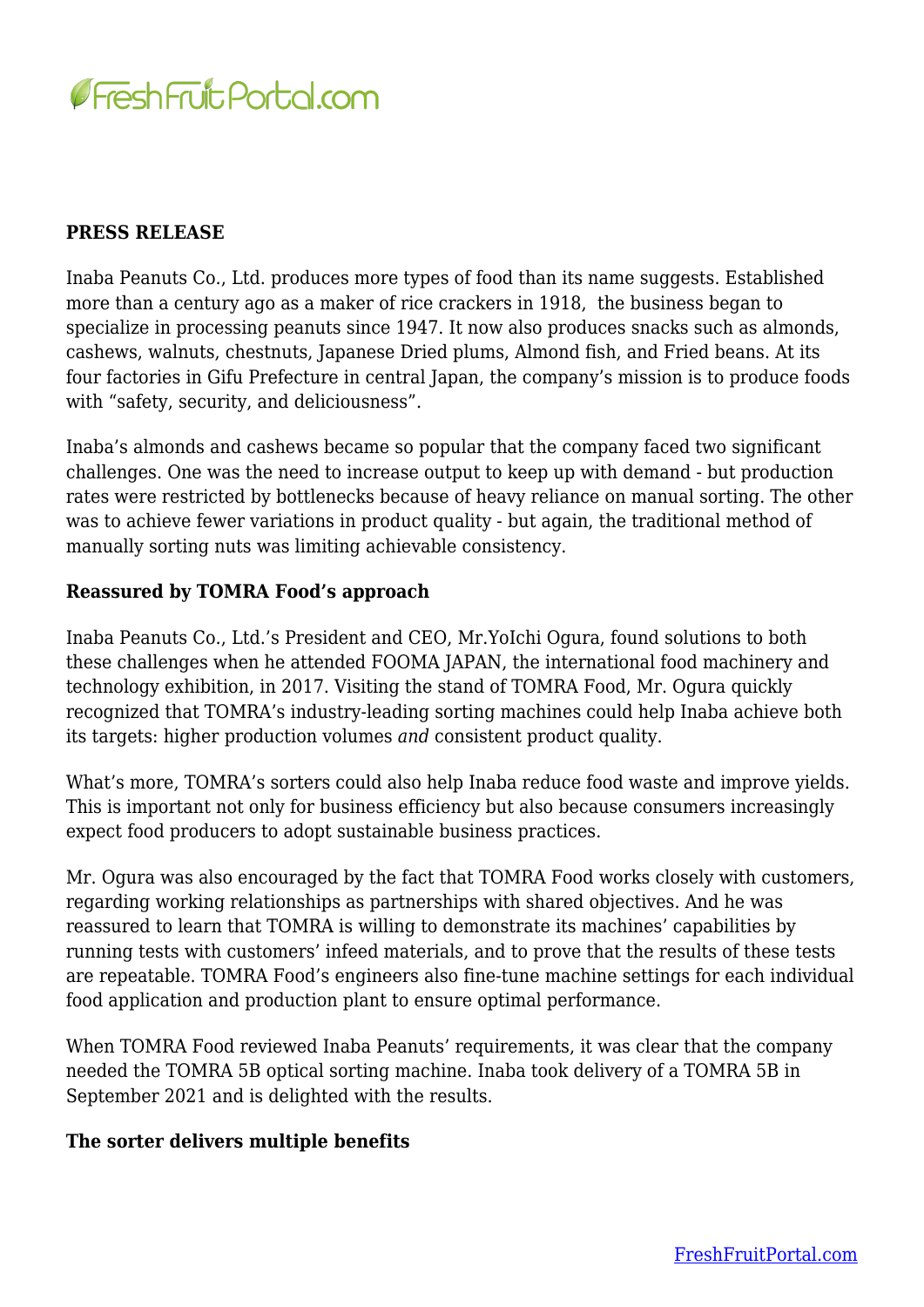

Mr. Ogura commented: "Even though we assigned a large number of skilled personnel to our almond and cashew nut lines to sort-out foreign materials and defective products, and even though these people were very good at their jobs, we weren't happy with the variation in quality. The other problem was that our workforce was aging, and inspection work on production lines doesn't appeal to the younger generation. Finding people to do this work was becoming a significant issue."

"The TOMRA 5B has solved these problems. There is no longer any variation in quality. The standards of the end product are very stable even when the quality of infeed materials varies. The machine works faster than people can. We no longer have the struggle of trying to recruit people to do a job they don't wish to do. And with its touchscreen control, operators like the way TOMRA's machine is easy to set up and control."

TOMRA's sorter has also delivered two other significant benefits: it has helped Inaba reduce food waste, and has made it possible to sustain high production volumes. Mr. Ogura said: "Thanks to the way TOMRA's engineers respond promptly and remotely to our needs, there has never been a decrease in production volumes. And there is minimal machine downtime, only for routine maintenance."

# **The TOMRA 5B's high-level capabilities**

The TOMRA 5B is designed to remove unwanted objects from processing lines quickly. Nuts are spread uniformly on the machine's infeed belt. Foreign material and product imperfections are detected by on-belt 360-degree-surround cameras, which see the parts of the product other machines cannot, and off-belt cameras. By adding a laser to this machine, it is possible to detect and eject more than 98% of foreign materials such as plastics. The laser is also highly effective at detecting almond shells.

A few milliseconds after inspection, unwanted objects - identified by color and shape - are rejected in one or two separate reject streams by small-pitch ejector valves positioned at the end of the infeed belt. The good produce continues its way along the processing line. And through the method of three-way sorting, it is possible to sort products into three categories: for accepting as saleable product, rejecting as unsaleable product, and recuperating for use in processed foods - reduce food waste enhancing profitability.

# **About TOMRA Food**

TOMRA Food designs and manufactures sensor-based sorting machines and integrated postharvest solutions transforming global food production to maximize food safety and minimize